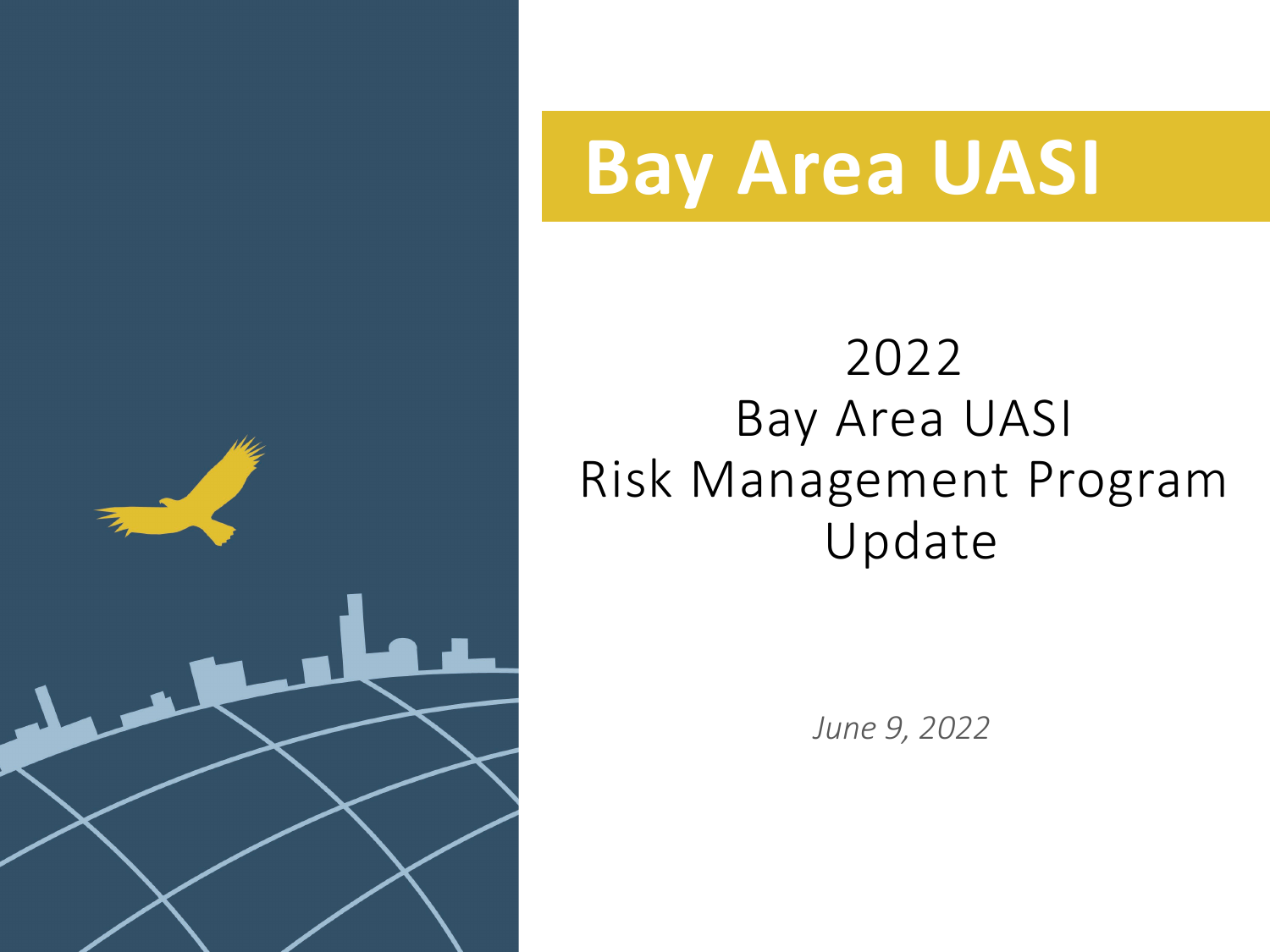

## **Asset Risk Highlights**

#### **NCRIC updated Mass Transit Systems assets in Cal COP**

#### **Added & updated assets**

- Additional asset details
- **Remove duplicate assets**
- **IF Insure prioritization parity across jurisdictions**
- BART first-responder data sharing
- Cohesive mapping of stations across systems

**No change to the relative hub asset risk percentages**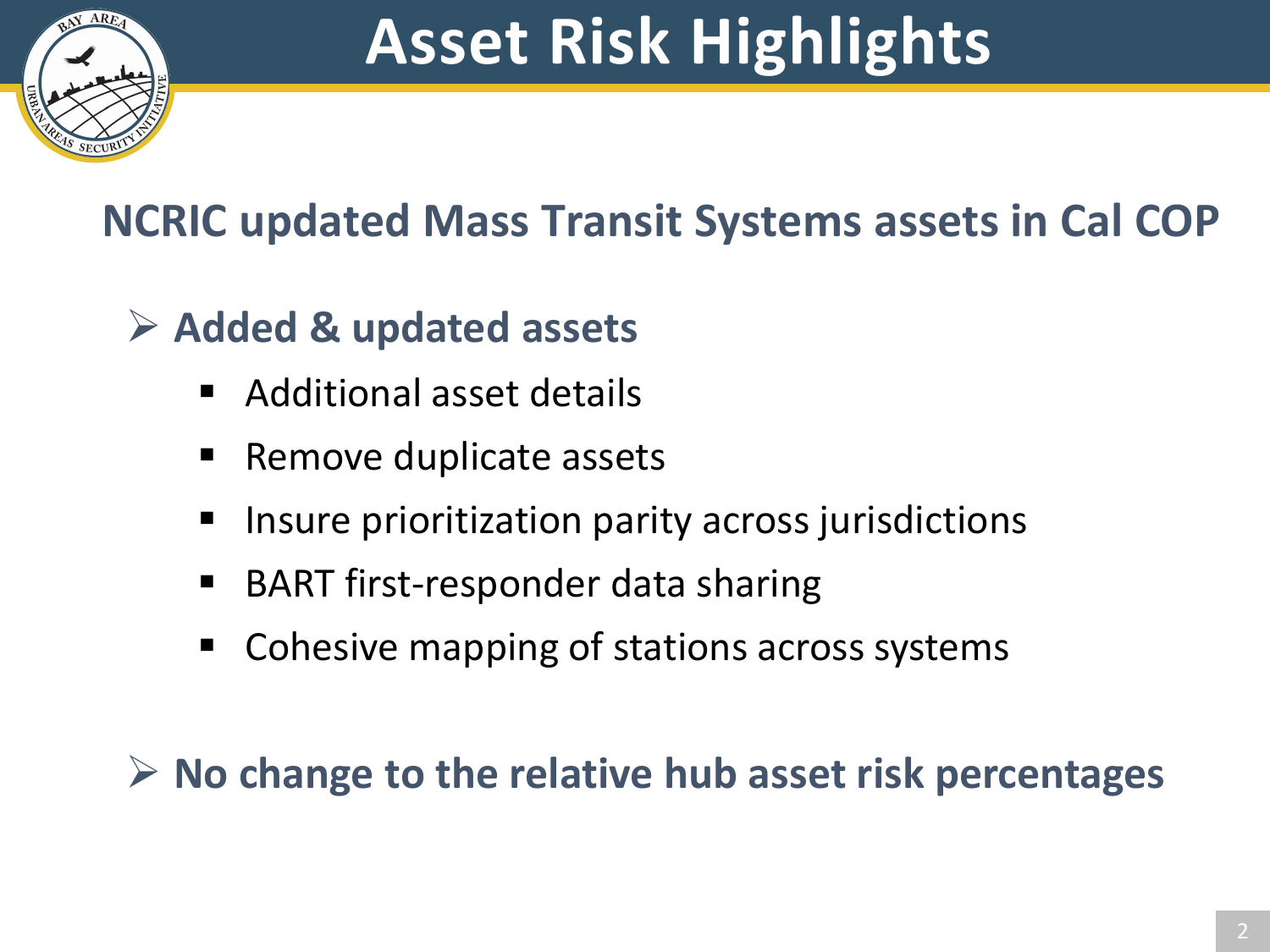

### **2022 County Asset Risk**

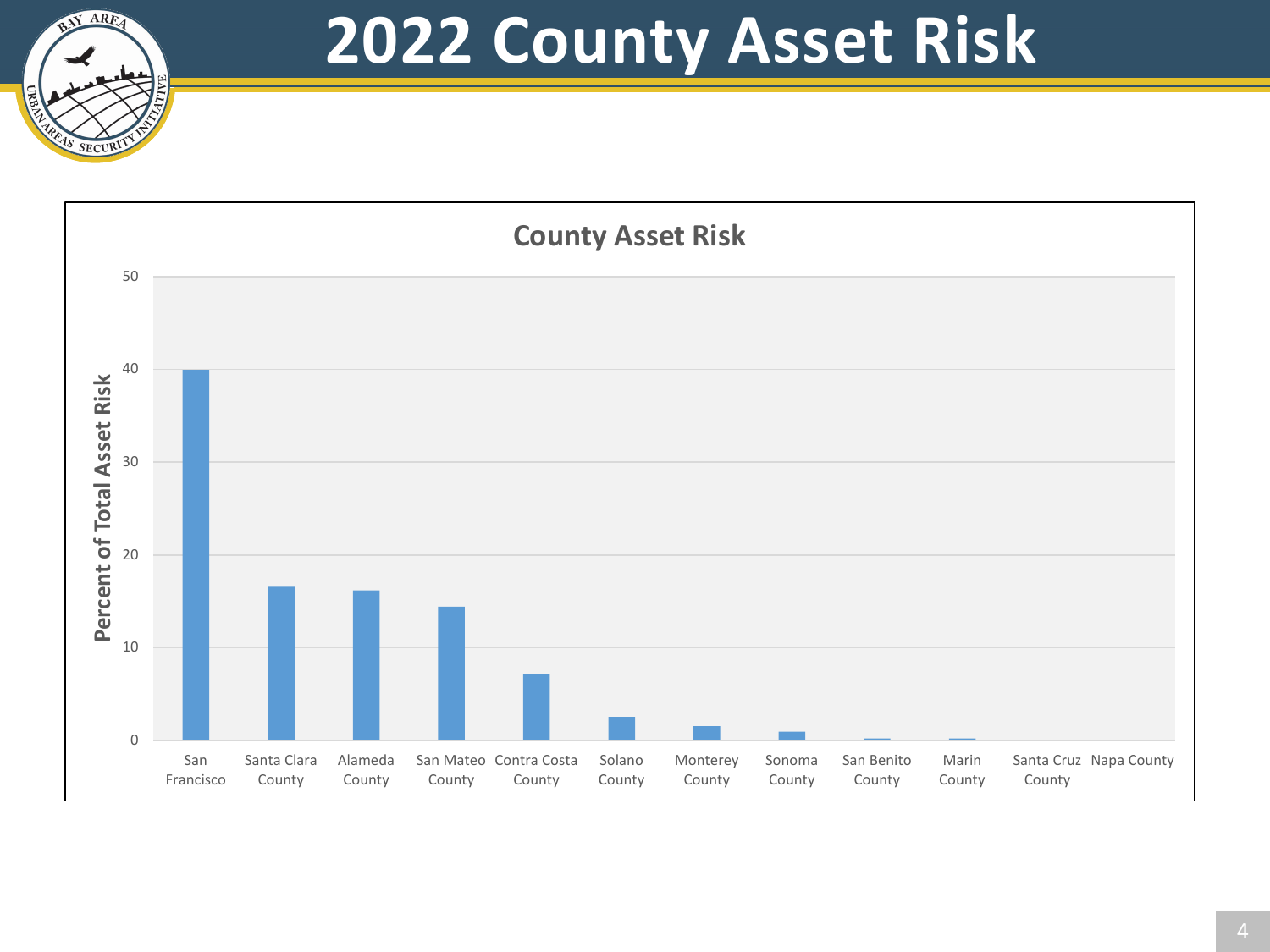

#### **Reviewed and Edited Scenarios**

- **Reduced** overall number of scenarios
	- Added **School-Shooting**
- Revised scenarios to highlight **National Priority Areas**
	- Refreshed **Complex Coordinated Attack** and **Cyber-Attack**

#### **Reviewed standardized capability targets:**

**Reviewed/Updated capability goals for the region** 

#### **Developed custom capability targets:**

- **Example 2 Created four custom** capability targets
- Focused on **National Priority Areas**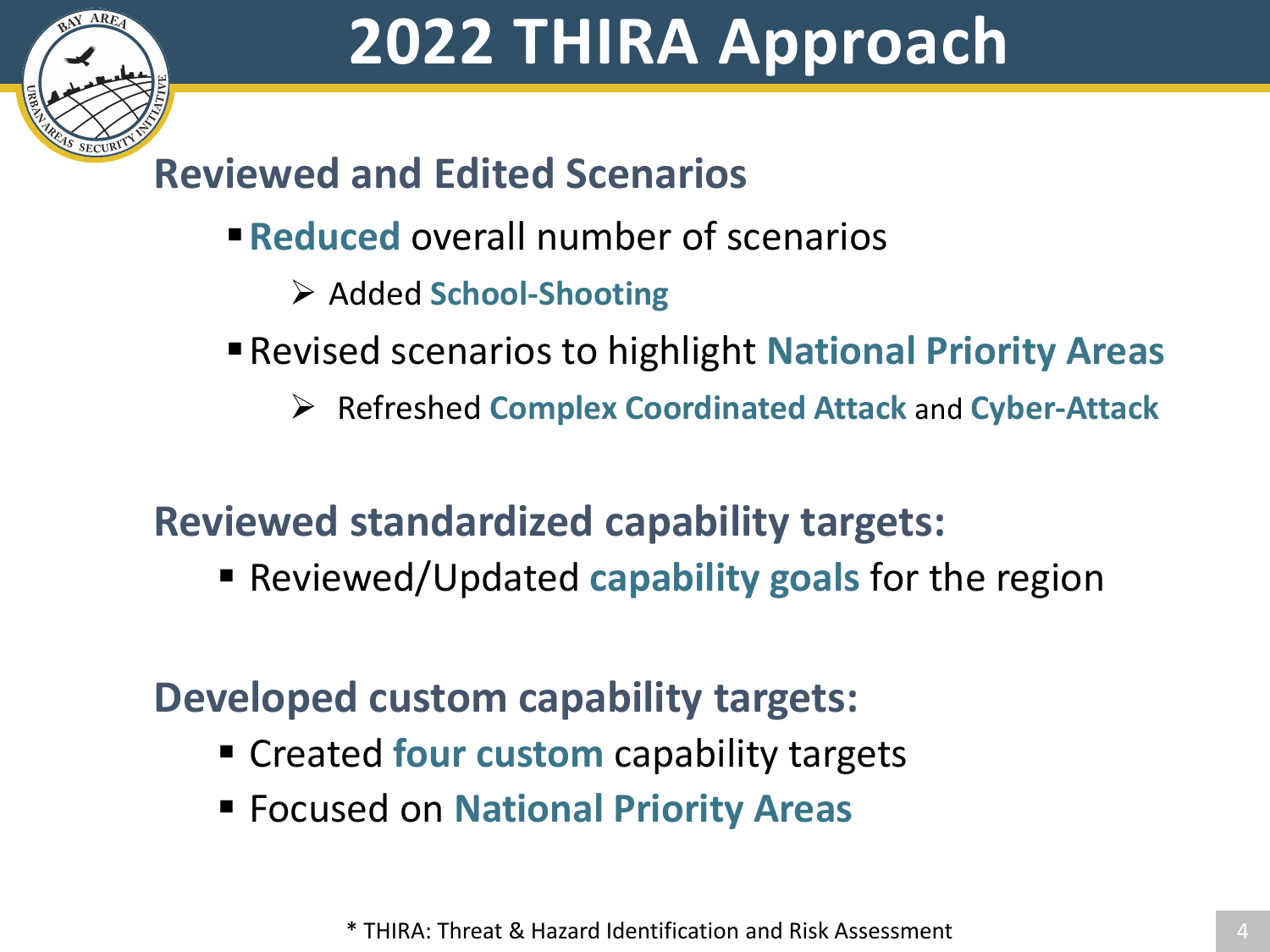## **Next Steps**

#### **Stakeholder Preparedness Review (April – July)**

#### Conduct **Capability Assessment** and **Gap Analysis**

- Describe capability **gaps**
- Identify **gap closing strategies**
- **Quantitatively** estimate current capability

#### **Special Events (June 30)**

 Use Cal COP to add **Special Events** for 2022-2023 DHS Special Events Data Call

#### **Approve & Submit (November – December)**

- Present THIRA/SPR **to Approval Authority**
- Submit THIRA/SPR **to FEMA**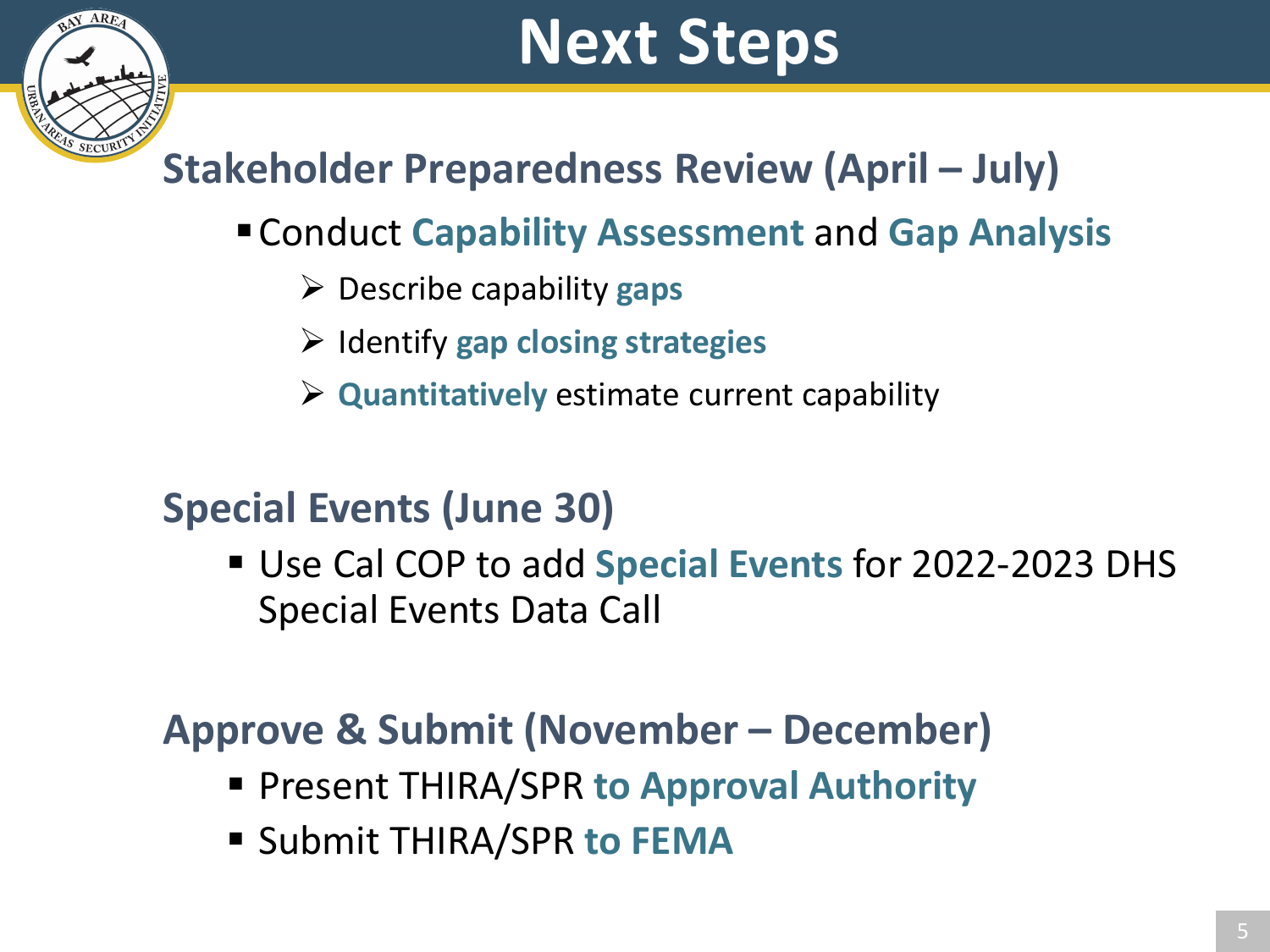

## **UASI 3-5 Year Strategy**

- **Prioritize goals & objectives to inform project investments**
- **THIRA and SPR as the foundation**
- **Improve data visualization**

 $\triangleright$  Capability gaps and strengths

FY17 Regional Risk and Gap Report

| Risk &<br>Gap  | <b>Core Capability</b>                    | <b>Risk</b><br>Relevance | Level of<br><b>Ability</b> | <b>Gap Level</b>             |
|----------------|-------------------------------------------|--------------------------|----------------------------|------------------------------|
| 1              | Supply Chain Security and Integrity       | 12                       | 14%                        | <b>Needs Extra Attention</b> |
| $\overline{2}$ | Infrastructure Systems                    | з                        | 23%                        | <b>Needs Extra Attention</b> |
| 3              | Cyber Security                            | $\mathbf{1}$             | 34%                        | <b>Needs Extra Attention</b> |
| 4              | Screening, Search, and Detection          | 11                       | 35%                        | <b>Needs Attention</b>       |
| 5              | Public Information and Warning            | 9                        | 37%                        | <b>Needs Attention</b>       |
| 6              | <b>Critical Transportation</b>            | 19                       | 26%                        | <b>Needs Attention</b>       |
| 7              | Operational Communications                | 8                        | 42%                        | <b>Needs Attention</b>       |
| s.             | Access Control and Identity Verification  | 21                       | 34%                        | <b>Needs Attention</b>       |
| 9              | Physical Protective Measures              | 17                       | 42%                        | <b>Needs Attention</b>       |
| 10             | Mass Care Services                        | 18                       | 41%                        | <b>Needs Attention</b>       |
| 11             | Intelligence and Information Sharing      | 4                        | 54%                        | <b>Needs Attention</b>       |
| 12             | Forensics and Attribution                 | 2                        | 54%                        | <b>Needs Attention</b>       |
| 13             | Interdiction and Disruption               | 5                        | 62%                        | <b>Needs Attention</b>       |
| 14             | Environmental Response, Health and Safety | 20                       | 51%                        | Sustain                      |
| 15             | Natural and Cultural Resources            | 28                       | 25%                        | Sustain                      |
| 16             | Situational Assessment                    | 22                       | 57%                        | Sustain                      |
| 17             | Mass Search and Rescue                    | 6                        | 77%                        | <b>Sustain</b>               |
| 12             | Planning                                  | 15                       | 7204                       | <b>Cuetain</b>               |